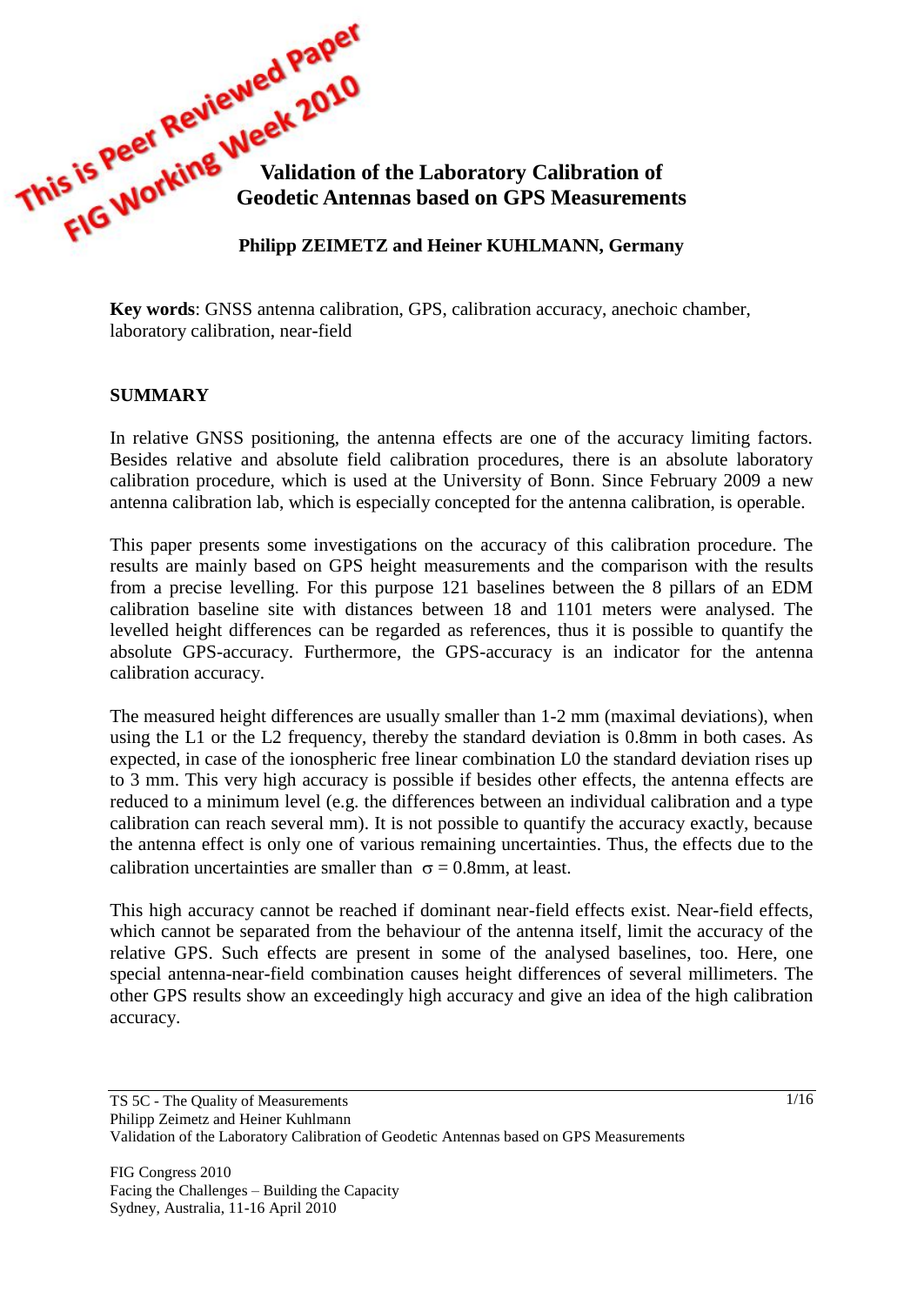# **Validation of the Laboratory Calibration of Geodetic Antennas based on GPS Measurements**

### **Philipp ZEIMETZ und Heiner KUHLMANN, Germany**

### **1. INTRODUCTION**

The phase center of the receiver antenna is the reference point where each GPS/GNSS observation (phase measurement) refers to. Since the phase measurement and, as a consequence, the determined signal path length between antenna and satellite depend on azimuth  $\alpha$  and elevation  $\beta$  of the incoming signal, the antenna is not a point in mathematical sense. The purpose of the antenna calibration is to determine the deviations from an ideal point-like antenna as a function of the direction of the incoming signal (see e.g. *Geiger* 1988).

Since the 1980's different calibration procedures have been developed. Beside the relative and the absolute field procedures, an absolute laboratory calibration procedure exists. This procedure, which is ideally performed in anechoic chambers, is a standard technique in radiofrequency engineering (e.g. *Kraus and Marhefka* 2003). Such a laboratory procedure was developed at the University of Bonn and a new anechoic chamber is operable since February 2009. The realisation of the calibration laboratory is a cooperation between the University and the Bezirksregierung Köln (District Government of Cologne).

The accuracy of the calibration results has been assessed by comparisons with the field procedures in earlier works (*Zeimetz and Kuhlmann* 2006 or *Zeimetz* et al. 2009). Additionally, the calibration results can be analysed by applying them for GPS-measurements. To avoid that other GPS uncertainties dominate the antenna effects, it is useful to make these tests in a small local GPS network. For this purpose an Electronic Distance Measurement (EDM) calibration baseline site of the Bundeswehr (German Federal Armed Forces) could be used. The differences between the GPS solutions and the precise levelling visualize in the first place the GPS accuracy and thus among others the remaining antenna effects.

A remaining problem is the near-field problem. The near-field depends primarily on the mounting of the antenna (pillar/tripod, tribrach, spacer). Differences between the setup in case of calibration and in case of GPS-measurement can be reduced but not eliminated. The nearfield affects mainly the height component, as it becomes visible in the tests presented here.

## **2. ANTENNA PROPERTIES**

The GNSS receiver antenna converts the electromagnetic satellite signals into electrical currents. After the conversion of the signal, the remaining path length (cable, electronic components) is similar for all satellite signals (except for small amounts), thus, the estimated GPS-position refers to the antenna or more exactly to the so called phase center. This view is only correct if the phase measurements would always refer to one fixed point. In reality, the measured phase depends on the direction (azimuth  $\alpha$  and elevation  $\beta$ ) of the incoming signal,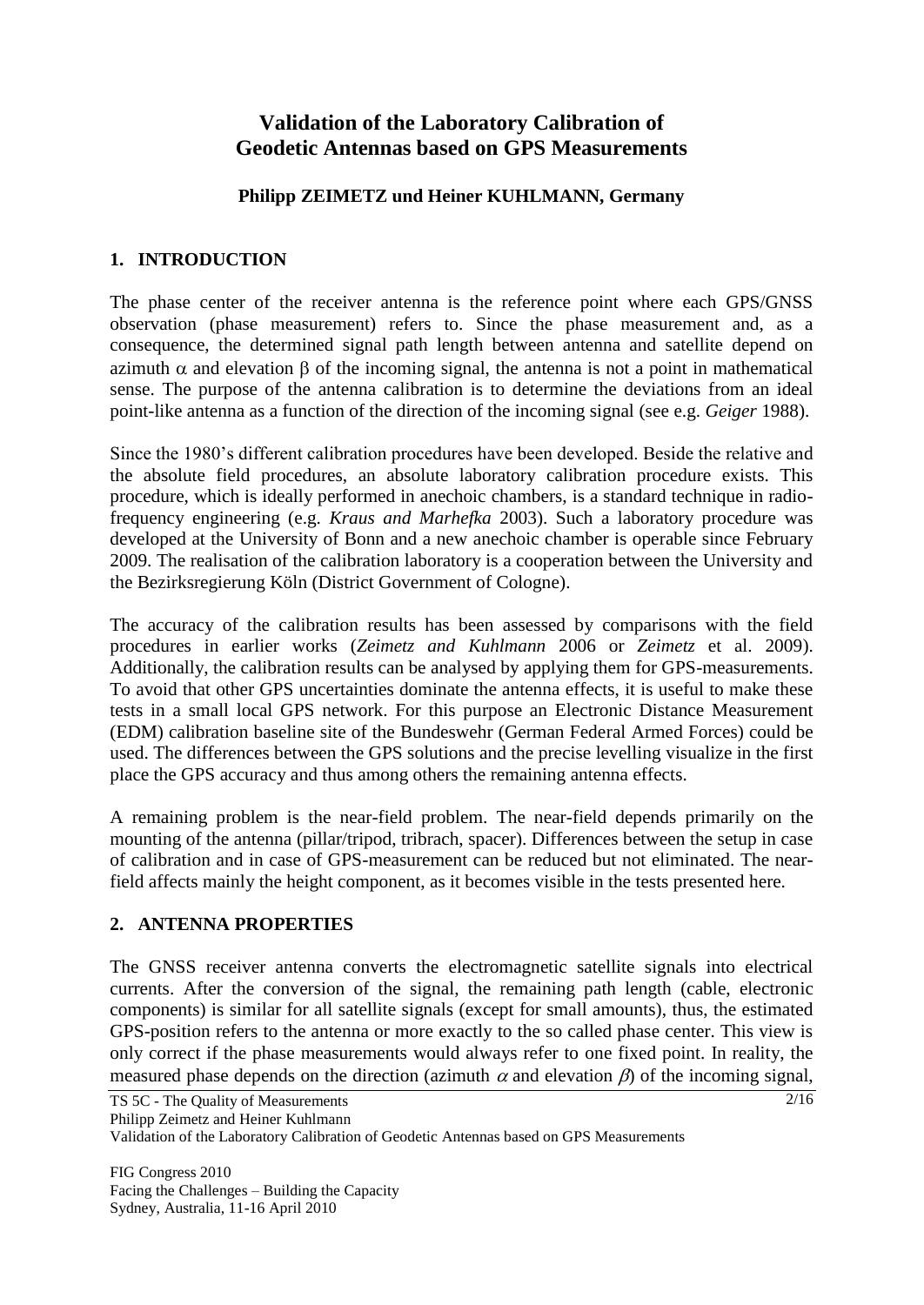thus, the so called phase center variations (PCV), which describe the deviations from a mean phase center, have to be considered. The position of the mean phase centre with respect to the antenna reference point (ARP) is usually described by the phase center offset. This classification of PCO and PCV can be found in earlier works on this topic (e.g. *Geiger* 1988). The corresponding antenna model is illustrated in [Fig. 1.](#page-2-0)



**Fig. 1: Antenna model (***Zeimetz and Kuhlmann* **2008).**

<span id="page-2-0"></span>The measured range *sARP* (resp. phase) depends on the direction of the incoming signal:

$$
S_{APP} = r + \mathbf{PCO} \cdot \mathbf{e}_0(\alpha, \beta) + \mathbf{PCV}(\alpha, \beta) + \varepsilon ,
$$

with *r* being the error-free value,  $e_0$  the unit-vector in the direction  $\alpha$  and  $\beta$  of the satellite and  $\epsilon$  the noise of the observations. A separation of the effects of PCO and PCV is not possible, because for every position of E, a specific set of PCV exist which describe the antenna correctly. In order to solve the singularity the condition

$$
\sum \quad \mathbf{PCV}^2 \to \min
$$

can be used.

Because the PCV can reach values up to 20 mm it is always necessary to use the full antenna model (not only the PCO) if highest accuracy is required. Examples of the phase center variations are presented e.g. in *Zeimetz and Kuhlmann* 2006.

### **3. ANTENNA CALIBRATION IN THE ANECHOIC CHAMBER BONN**

The main idea of the laboratory antenna calibration procedure is to simulate the different signal directions by rotations of the GNSS-antenna (*Schupler et al.* 1994). Therefore, the calibration setup consists of a fixed transmitter on the one end and a remote-controlled positioner carrying the test antenna on the other end of the test range [\(Fig. 2\)](#page-3-0). At every selected antenna position (equal to a satellite direction) a network analyser (NWA, here Agilent ENA E5062A) generates a signal which is transmitted in the direction of the GNSS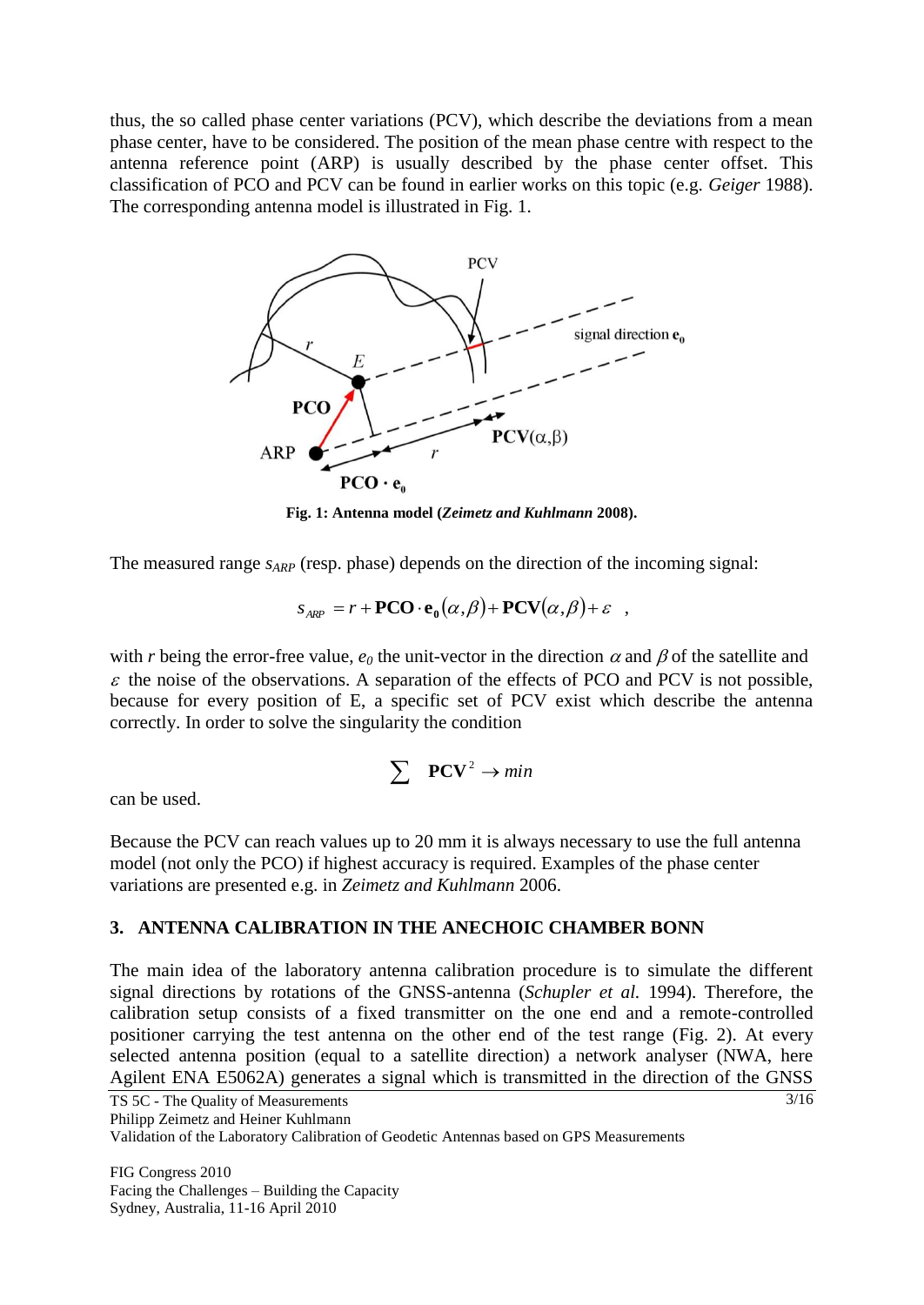antenna. The GNSS antenna is also connected with the NWA, thus, the NWA can measure the phase shift between the outgoing and incoming signals. This phase delay depends on the signal direction. Since the outgoing signal is constant, a grid of phase corrections is directly obtained as a result of the calibration. Usually a frequency range from 1.15 to 1.65 GHz is used, whereby only the frequencies of GPS, GLONASS and GALILEO are usually analysed.



**Fig. 2: Setup of the anechoic calibration facility (***Zeimetz and Kuhlmann* **2008).**

<span id="page-3-0"></span>Regarding GPS, multipath and near-field effects are one of the largest sources of error (e.g. *Wanninger and May* 2000). In case of calibration the multipath effects can be reduced to a low level by using special anechoic chambers [\(Fig. 3\)](#page-3-1), whereas the near-field problems cannot be avoided. As in case of normal GPS applications, the nearby environment of the antenna has an influence on the electromagnetic field and thus on the phase measurement.



**Fig. 3: Antenna calibration laboratory Bonn (without antenna positioner)**

<span id="page-3-1"></span>TS 5C - The Quality of Measurements Philipp Zeimetz and Heiner Kuhlmann Validation of the Laboratory Calibration of Geodetic Antennas based on GPS Measurements

FIG Congress 2010 Facing the Challenges – Building the Capacity Sydney, Australia, 11-16 April 2010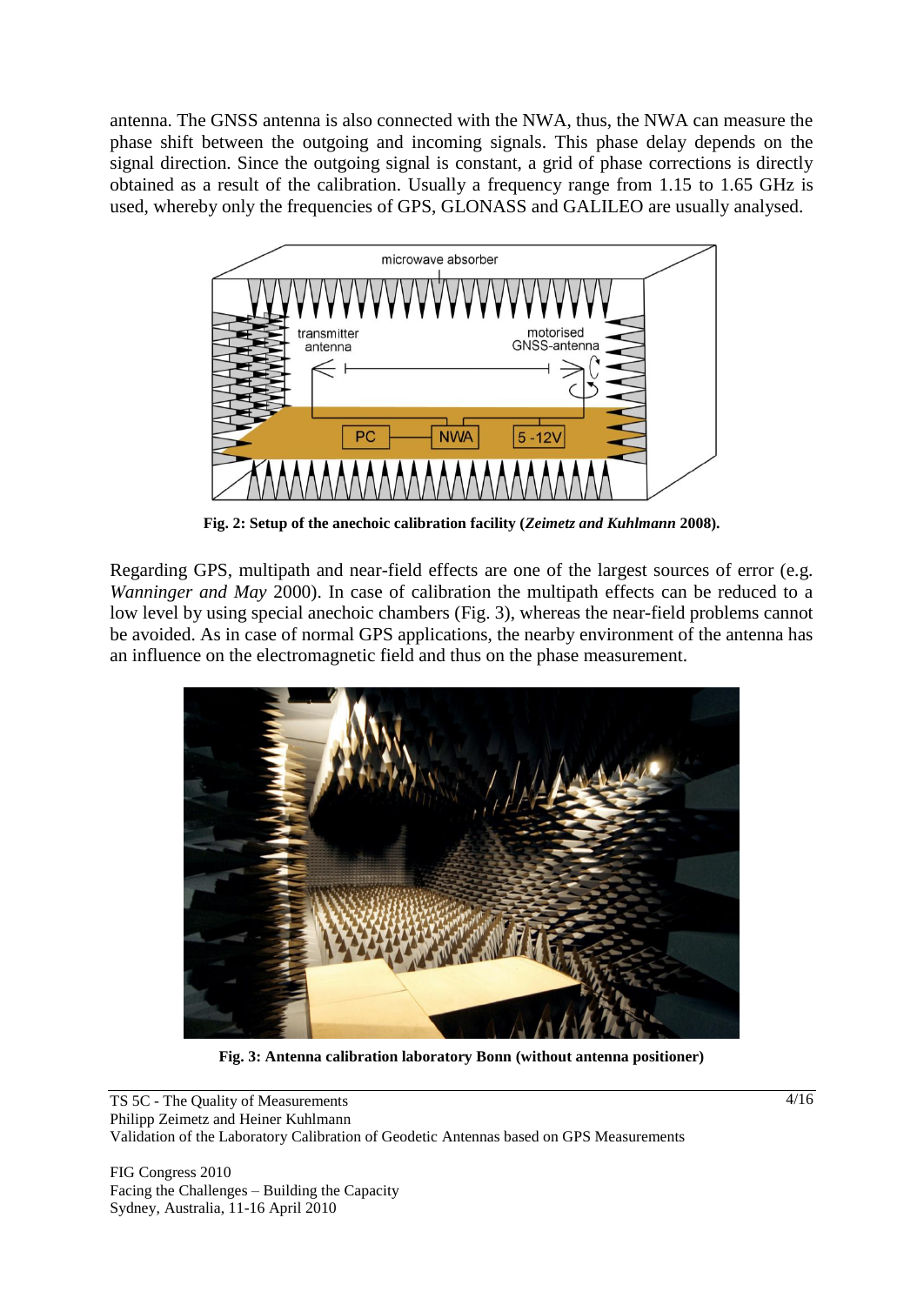### **4. POSSIBILITIES FOR THE VALIDATION OF THE CALIBRATION ACCURACY**

The quality (accuracy and precision) of a measurement system can be quantified if there is an alternative procedure with a significantly higher accuracy (factor 3 or more). In case of antenna calibration there are independent calibration systems, but no one which is suitable as reference. Nevertheless, there are possibilities to quantify the accuracy. The different methods for the analysis of the calibration results can be divided into two classes:

- 1. Analyses by comparison of calibration results on the level of different phase patterns.
- 2. Determining the accuracy of the calibration by GPS-measurements in GPS test sites.

### **Comparison of phase patterns**

In order to determine the calibration accuracy, it is possible to compare the results from different independent calibration procedures (comparisons between laboratory-, relative- and absolute field calibration). This approach supplies a very clear look at the differences between two patterns, but there are two important disadvantages. (1) Only the agreement between two different antenna patterns can be tested. It is not possible to distinguish the differences between the compared antenna patterns into two parts. An absolute accuracy cannot be determined. (2) The effect of the calibration uncertainties on the GPS-measurements cannot be derived from such comparisons. Analysis on the accuracy of the laboratory calibration procedure of the university of Bonn, which are based on direct comparisons of different procedures, were published e.g. by *Zeimetz and Kuhlmann* 2006 or *Zeimetz* et al. 2009.

### **Determining the calibration accuracy by GPS-measurements**

To determine the accuracy of calibration by measurements at a test site, a reference solution is necessary. But, instead of being dependent on GPS, other systems (EDM, precise levelling) can be used as reference. The disadvantage is, that the estimated GPS accuracy is not equal to the calibration accuracy, because of additional uncertainties (e.g. multipath, near-field, troposphere). But it becomes obvious, which GPS accuracy can be achieved, when using these calibration patterns and especially when different antenna types are combined. Then, in some cases, the effects of multipath or near-field variations can be quantified, what leads to a more precise statement about the calibration accuracy (as in case of the near-field, chapter 5).

### **4.1 Testing the antenna calibration on an EDM calibration baseline**

It is obvious that antenna calibration results can be tested by GNSS measurements. Due to the large number of other measurement uncertainties such as troposphere effects, multipath, nearfield effects and of course random deviations, it is necessary to get a sufficient sample size. A large test campaign was carried out in June 2009. Beside a large sample size of altogether 122 baselines, different setups have been chosen in order to consider the following aspects:

- 1. same antenna, same mounting, different location (to ensure that multipath effects would not be interpreted as antenna effects)
- 2. same antenna, different mounting, same station (to test the near-field effect)
- 3. different antennas (to see the antenna effect)

As relative GPS is used, it is necessary to have a look at both involved setups.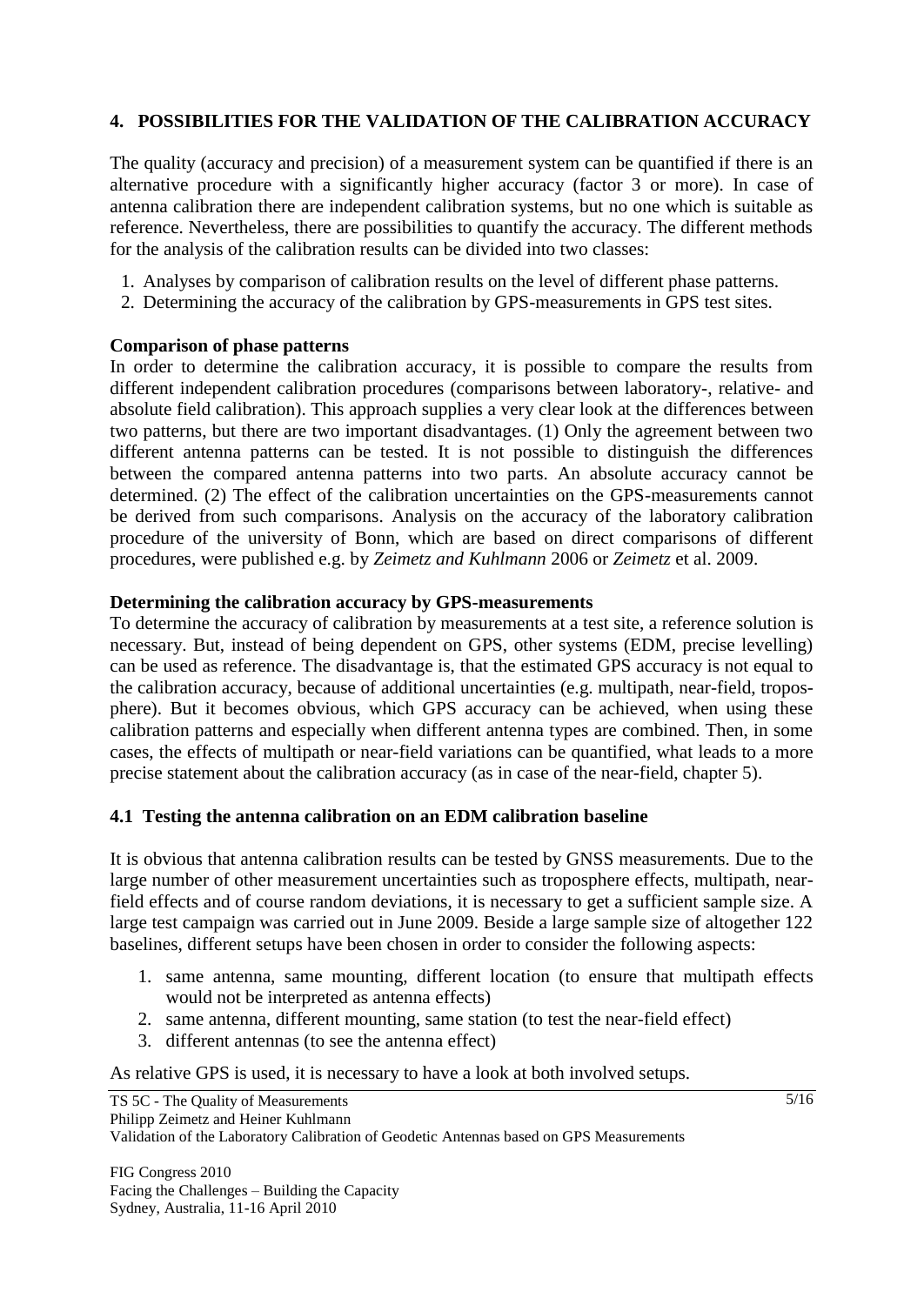The following 9 antennas with individual calibrations were used (3 different antenna types):

- 3 LEIAT504GG (Leica AT504GG Choke Ring Antenna)
- 3 TRM41249.00 (Trimble Zephyr Geodetic)
- 3 TRM55971.00 (Trimble Zephyr Geodetic 2)

Because of the high degree of effort only three antenna types could be considered until now. Perhaps it is possible to complement these antennas, which are most prevalent in GPS networks, by further tests in the future.

#### **The EDM calibration baseline site antenna mounting**

The EDM calibration baseline site (facility of the University of the German Federal Armed Forces) consists of 8 pillars. The distances between the 8 pillars vary from 18 to 1101 meters. The height differences between the top of all pillars are less then 30 mm. Each of the pillars has a height of approximately 1.6 m and all pillars are of the same type, whereas for the mounting of the antenna two different setups were used (see [Fig. 4\)](#page-5-0).



**Fig. 4: Pillars and antenna mounting**

<span id="page-5-0"></span>The conditions are very good for precise GNSS-Measurements. The pillars are placed on an earth mound, thus the top of the pillars are between 3 and 4 meters above the surrounding surface level. The fence, visible on the left photo, should produce only short-periodic multipath effects because of the large (vertical and horizontal) distance between the fence and the antennas (*e.g. Bilich et al. 2007*). In case of such short-periodic multipath effects and an observation time of several hours, only weak multipath effects are expected. As the surface of the mound is uneven and not hard-surfaced, the mound itself should also produce only weak multipath signals.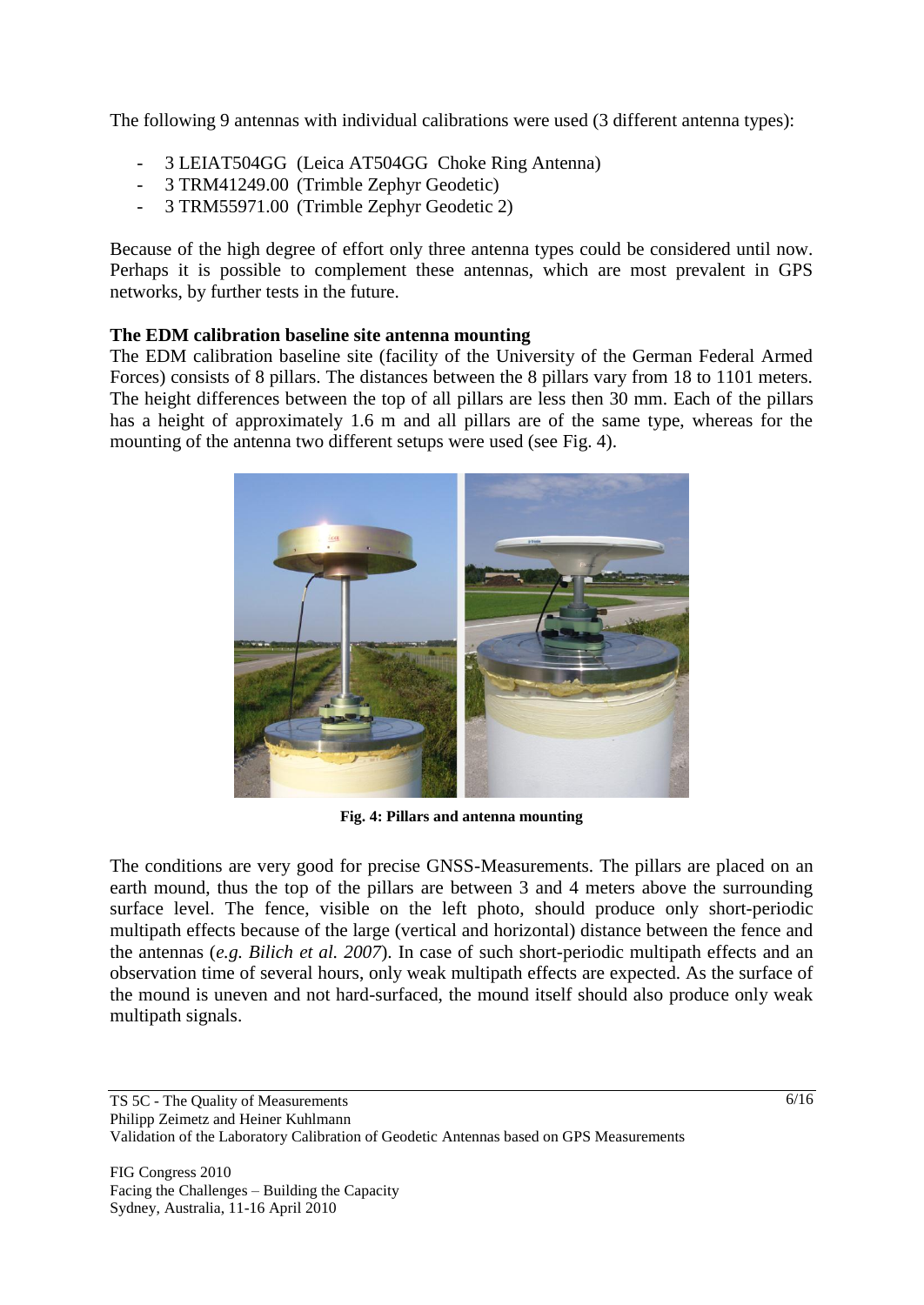Significant ionospheric and tropospheric effects on the GPS results could not be excluded, even in case of short baselines (e.g. *Santerre* 1991). However, these effects should be very small and depend on the distance between the pillars, thus, these effects would become visible as systematic differences (depending on the distance). Anticipating the analyses, such effects could not be detected, thus, they can be neglected in the current state of accuracy.

#### **Observation time:**

In order to increase the number of different antenna configurations, the observation time has been reduced to a duration between 4 and 10 hours. Especially for the determination of the height, longer observation times are generally used. These observation times were sufficient here, as shown in chapter 5.

### **4.2 Terrestrial Reference Measurements**

For the validation of the GPS measurements, terrestrial reference measurements can be used. The pillar heights have been measured by precise levelling and the distances between the pillars have been determined by EDM measurements.

### 4.2.1 EDM

The accuracy of the EDM is limited primarily by atmospheric effects. Despite the measurement of temperature, pressure and humidity a scale error of about  $1 - 2$  ppm has to be expected due to mismodeling the effect of atmosphere. Considering the accuracy of the EDM (Leica TPS 1201+; 1mm + 1.7ppm) the total accuracy is between 1 and 3 mm depending on the distance, thus the EDM accuracy is comparable with the GPS accuracy. As the EDM measurements serve for independent results, they can be used for the detection of outliers.

#### 4.2.2 Precise levelling

The height differences between neighboured pillars are measured twice by precise doublelevelling. The differences between both solutions are smaller than 0,2 - 0.3 mm. Only in case of the baseline between pillars 7 and 8 the deviation is larger (0.4 mm). The antenna heights (heights above the pillars) are measured by levelling, too. Here an accuracy of 0.1 - 0.2 mm can be assumed.

When comparing GPS and levelling results, it is necessary to become aware of the different reference levels. The GPS results are related to the used reference ellipsoid (here: GRS80), whereas the levelling depends on the local gravity field. Comparing GPS and levelling, the angle between the ellipsoid normal and the local vertical and the resulting effect on the height determination has to be considered (*Flury* et al. 2009). For the area of the Federal Republic of Germany the quasigeoid GCG05 (German Combined QuasiGeoid 2005) enables the conversion between ellipsoidal heights (ETRS89) and normal heights (DHHN92). The calculated quasigeoid heights increase from 45.610 m (pillar 8) to 45.636 m (pillar 1). As the normal of the quasigeoid and the direction of the local gravity field do not coincide, remaining relevant deviations are possible. Such height differences would increase with the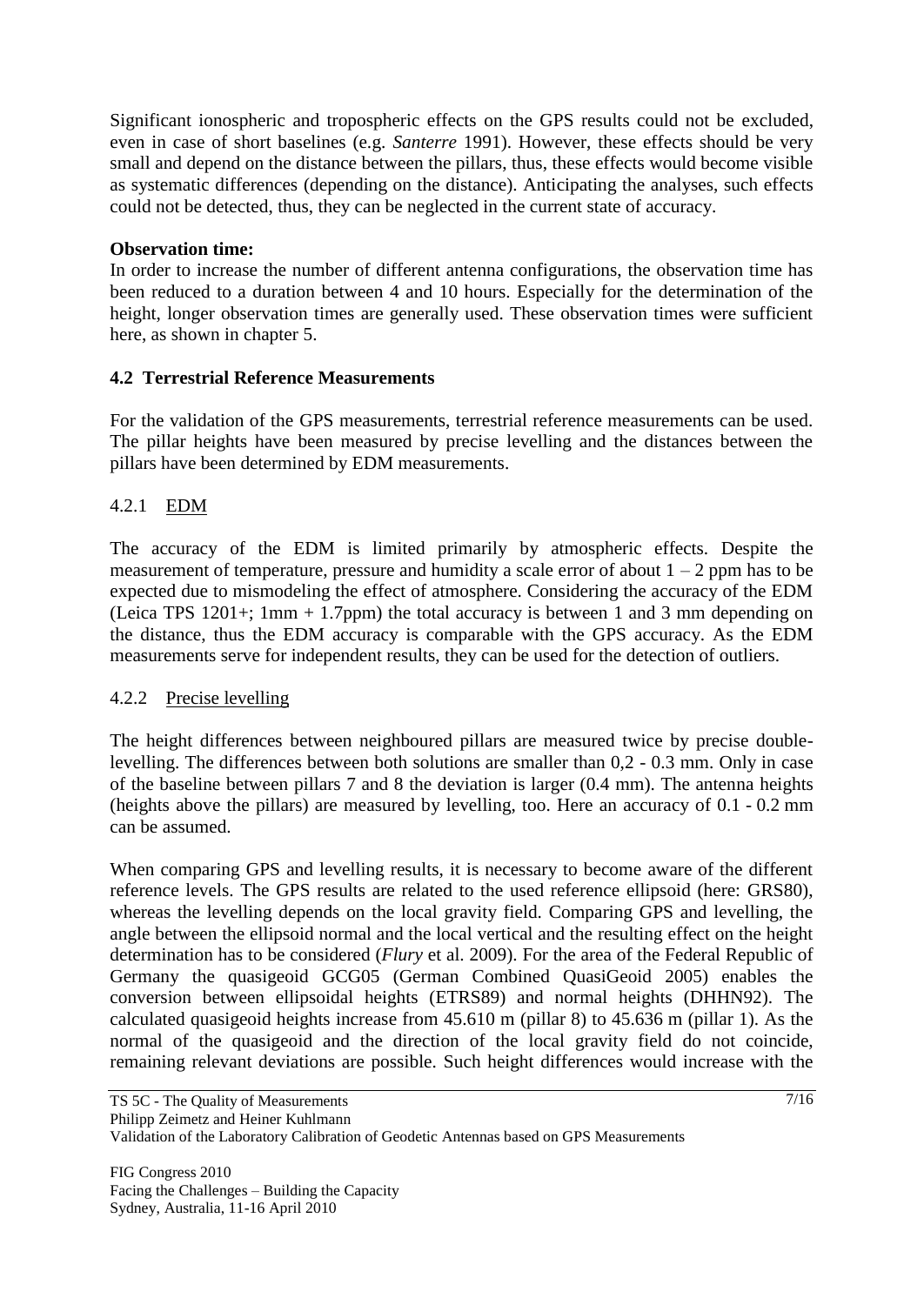distance between two pillars (because of the tilt angle between the surfaces), however, such systematic effects are not visible in the results [\(Fig. 6\)](#page-8-0).

## **5. RESULTS**

The campaign consists of 5 sessions. In the first session only 5 pillars could be used, whereas in the other session all 8 pillars were equipped with GPS antennas. Thus, 32 independent baselines were observed. Additionally 90 baselines can be created using the same observations (satellite signals). To have a look at all solutions is quite meaningful. Thereby the effect of the antennas and especially of antenna combinations can be analyzed. Correlations between the observations due to using the same signals are not relevant here. It is rather an advantage when station independent effects are correlated (e.g. correlations from atmospheric effects, orbit erros or the satellite geometry), thus station dependend effects become more significant.

To get a first impression about the quality of the measurements, the differences between the precise levelling (geoid corrections are considered as described above) and the GPSmeasurements are visualized in [Fig. 5](#page-7-0) (L1, 10° elevation cut-off, without troposphere parameter estimation), where the sorting of the baselines is random. The maximum deviations are less than 2 mm and the corresponding standard deviation is 0.8 mm. The distribution of the results is very similar to the theoretical Gaussian Distribution (see histogram, [Fig. 5\)](#page-7-0).



**Fig. 5: Differences between GPS and presice leveling (L1) – sorting: random**

<span id="page-7-0"></span>The determined offset of 0.4 mm is significant. The cause is yet unknown, but a few possibilities could be excluded. [Fig. 6](#page-8-0) shows the same results as [Fig. 5,](#page-7-0) but the sorting is different (displayed are all baselines < 630 m i.e. more than 90% of the results). Because there are no effects which depend on the baseline length, ionospheric effects, tropospheric effects and effects of the different reference levels (ellipsoid vs. geoid) can be discarded. Antenna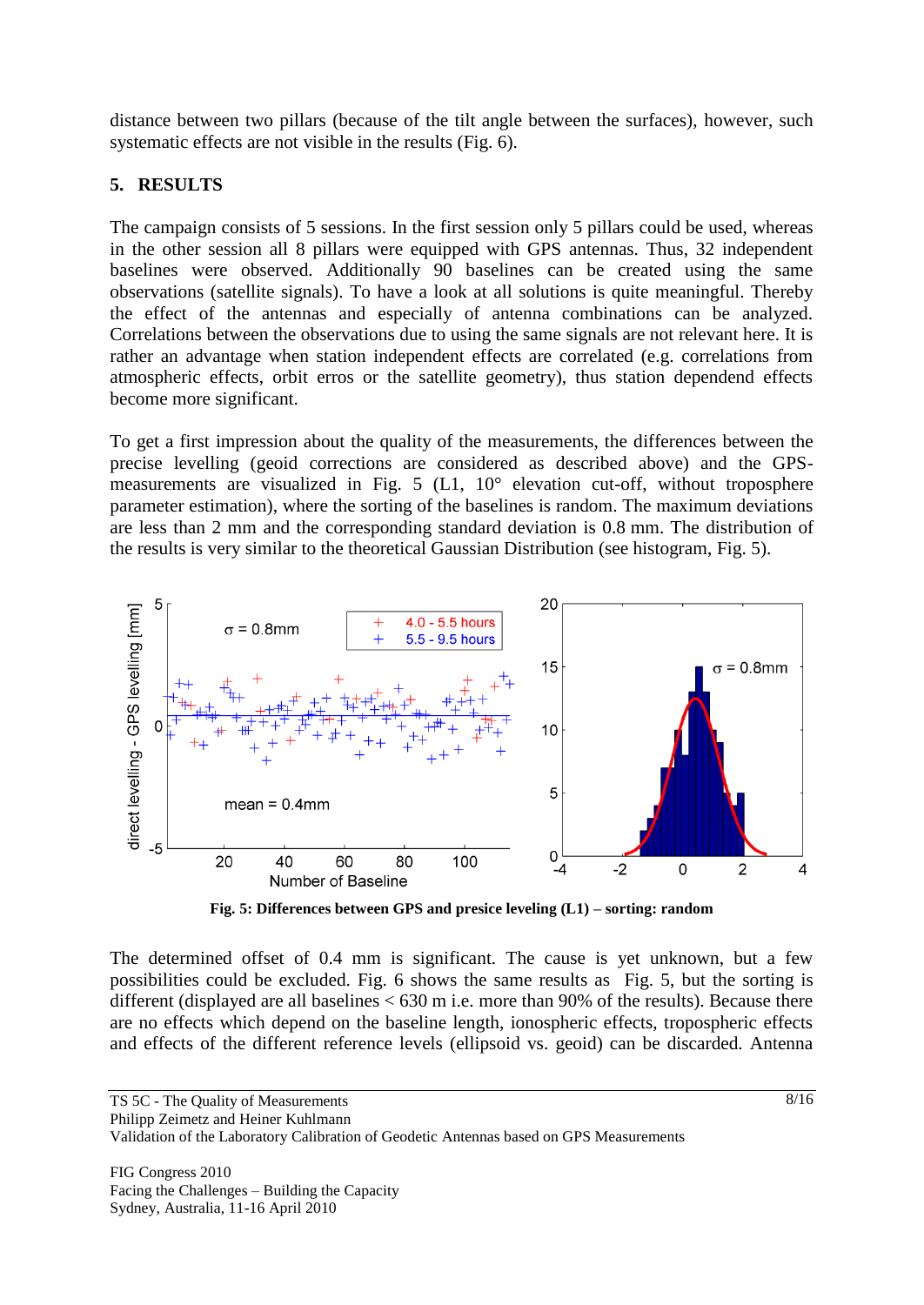effects are possible, but because of antenna swaps the mean should be zero or at least not significant.



**Fig. 6: Differences between GPS and presice leveling (L1) - sorting: baseline length**

<span id="page-8-0"></span>Altogether, the L1-GPS solutions are quite good, especially as there are also uncertainties from the levelling (see chapter 4.2). In case of relative height determination with GPS, this high accuracy is possible if besides multipath and near-field effects also the antenna effects can be reduced to a very low level. This is especially important when baselines with mixed antennas are analysed, too.

For the sake of completeness, it should be mentioned that the results of one station (session 5, pillar 8,  $\rightarrow$  7 baselines) were eliminated. The deviations are, independent from the choice of the second GPS-point, five times larger than the calculated standard deviation. Thus, these solutions are eliminated as outliers. One possible explanation is that the observation time is very short here (4 hours). However, the fact that the differences between the L1- and the L2 solutions are only around 2 mm contradicts this theory. Another possible explanation is that the antenna height was not measured correctly, but this cannot be clarified afterwards.

Even, because of these results, it is important to check whether an increase of time causes a significant higher accuracy. Therefore in [Fig. 5](#page-7-0) results are displayed in red, when the observation time is between 4 and 5.5 hours. As the distribution of the red samples is very similar to that of the other results (blue  $= 5.5 - 10$  hours), the observation time of at least 4 hours is suitable in this case. The standard deviation of the red samples is 0.8 mm as well.

In the next step the L2-solutions are analysed [\(Fig. 7\)](#page-9-0). The offset of 0.5 mm is equal to the "L1-offset" of 0.4 mm in a statistical sense.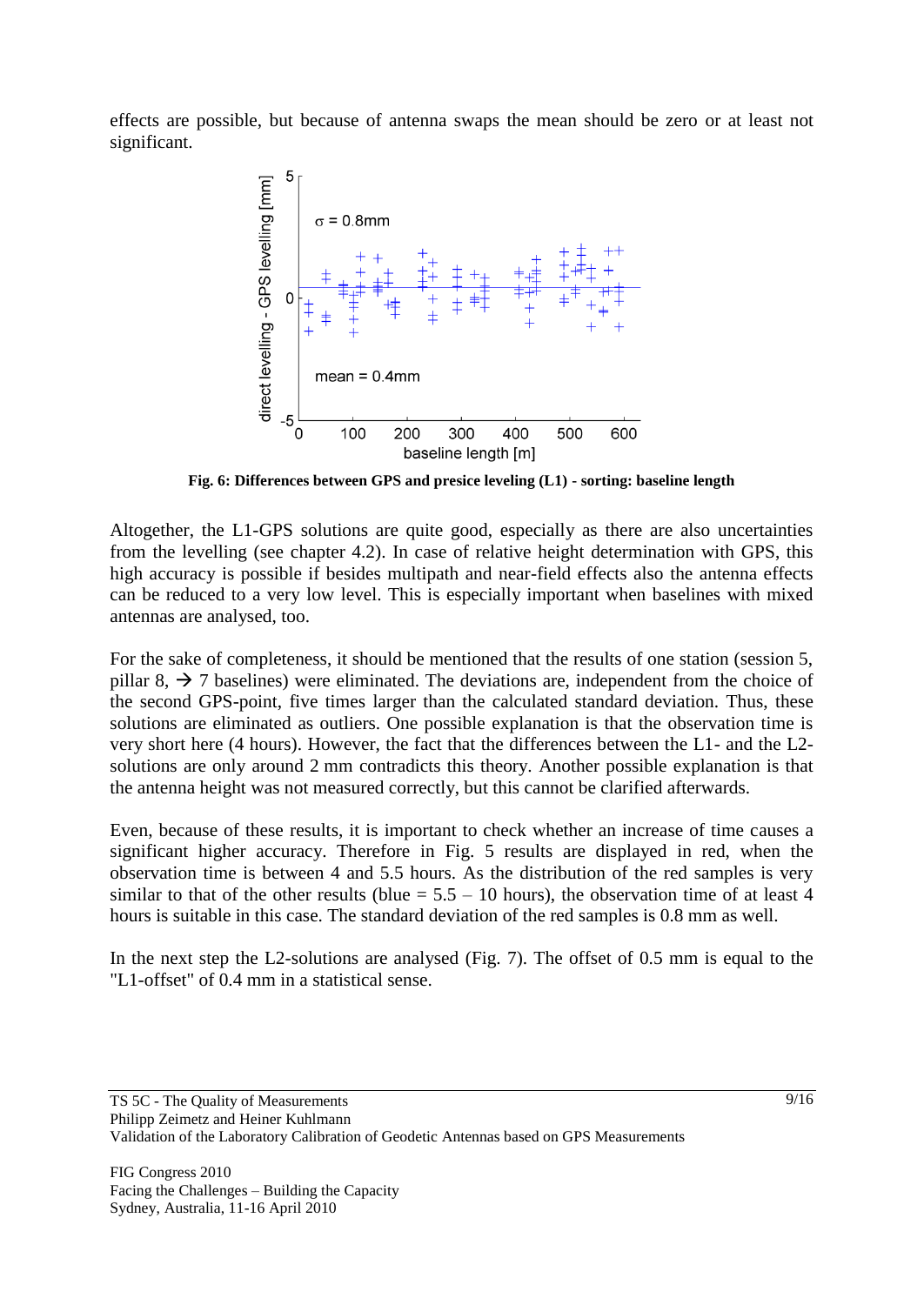

**Fig. 7: Differences between GPS and presice leveling (L2)**

<span id="page-9-0"></span>More important is that the standard deviation is twice as large as in case of L1. A lower accuracy for L2 is typical, but the ratio between  $\sigma_{L1}$  and  $\sigma_{L2}$  is too large. Systematic effects cannot be seen in the results, but the histogram shows some deviations from the theoretical form (red line). This is not unusual for GPS-measurements, but regarding the ionospheric free linear combination L0 these deviations become more obvious (histogram, [Fig. 8\)](#page-9-1). A lot of measurements (57) have a deviation of only  $\pm 1$ mm in comparison to the levelling. On the one hand the histogram shows that the calculated value for the standard deviation is too high for these samples. On the other hand there are too many deviations which could not be explained by random noise.



**Fig. 8: Differences between GPS and presice leveling (L0)**

<span id="page-9-1"></span>Since the L1 solutions do not show such systematic effects, there has to be an effect, which affects L1 and L2 in a different way.

FIG Congress 2010 Facing the Challenges – Building the Capacity Sydney, Australia, 11-16 April 2010

10/16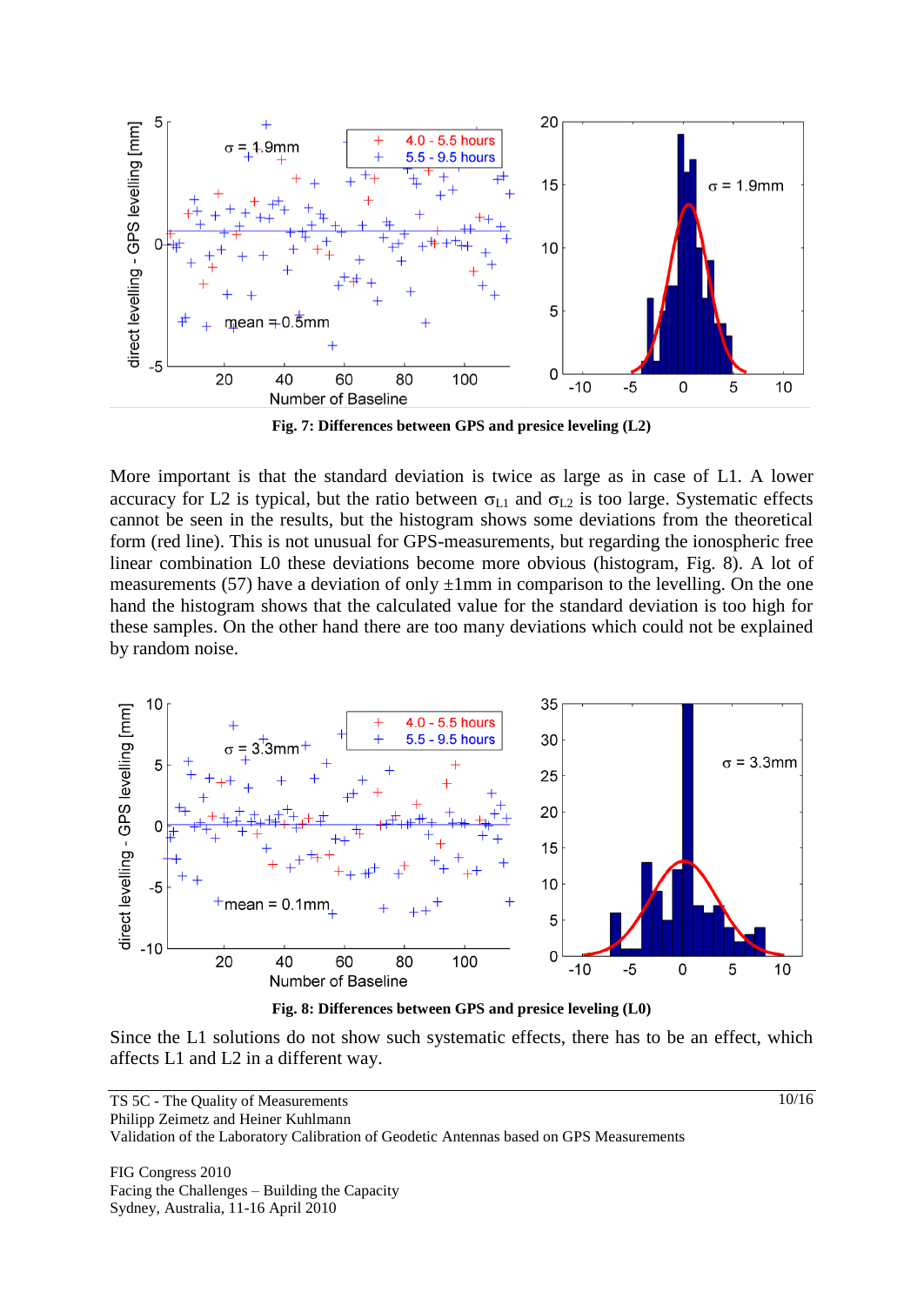#### **Impact of the near-field**

It is common knowledge that the near-field of the antenna changes the behaviour of the electromagnetic field of the antenna and as a consequence the phase measurement of the antenna (see *Wübbena* et al. 2006). In case of the presented GPS-measurements, 3 antenna types and 2 different setups were used. By combining different antenna types and different antenna near-fields (mounting) it is here possible to detect near-field effects and ensure that no other effects (e.g. multipath, ionosphere) cause the problems which are visible for L2.

In [Fig. 9](#page-10-0) (left) the differences between GPS and the precise levelling are visualized in a grid (session2, L2, 10° elevation cut off). This grid shows the difference between GPS and levelling heights. In case of the baseline between the pillars 1 and 2 (first box, top, left) the difference is e.g. 2.2 mm. The exact value is displayed if a limit of 1.5 mm is exceeded. If the value is smaller, the difference is depicted only in form of the color coding. This representation was chosen to highlight the relevant values. Additionally the left axis is labeled with the corresponding antenna types.





<span id="page-10-0"></span>Obviously, the largest differences appear if one TRM1 antenna is involved. In these cases, the signs and the amplitudes of the differences are similar (regard the direction:  $\Delta h_{12} = - \Delta h_{21}$ ). The mean value of these differences is 2.6 mm. When using two TRM1 antennas, the limit will not be exceeded, because similar systematic effects are eliminated in case of relative GPS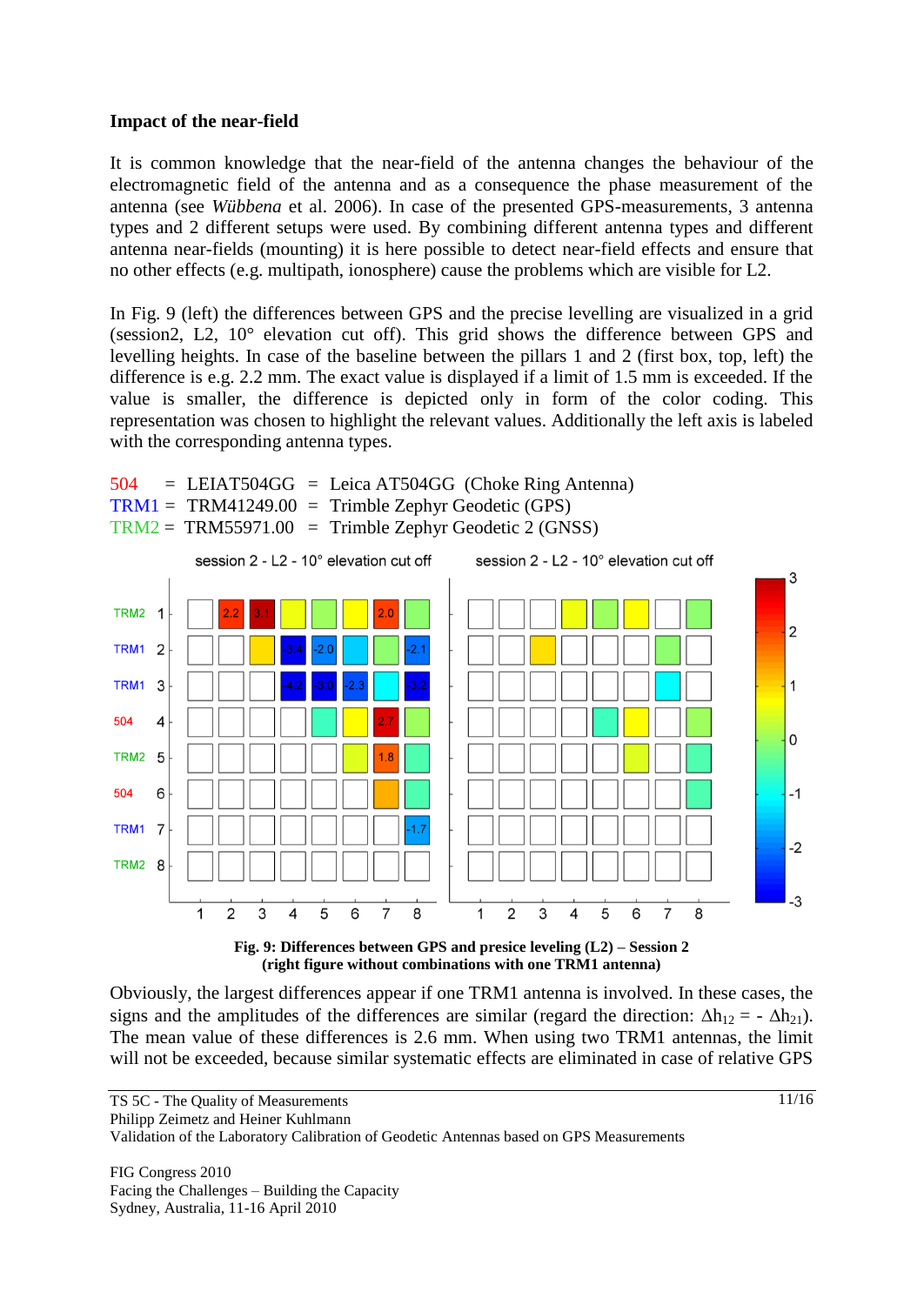(baselines 2-3, 2-7, 3-7). In the right figure all combinations with one TRM1 antenna are faded out, what facilitates the comparisons. All deviations are smaller than 1.5 mm.

In session 4 one major change has been applied w.r.t. session 2, i.e. the antennas at the pillars 1, 2 and 8 have been equipped with a 255 mm distance piece [\(Fig. 4](#page-5-0) left). In Fig. 10 this is marked by the vertical line in the antenna type name (e.g. "TRM1 |"). As a consequence, the modified TRM1 antenna at point 2 does not show the same (abnormal) behaviour as the ones at point 4 and 7 (mounted as shown in [Fig. 4;](#page-5-0) right). The latter ones behave as in session 2 [\(Fig. 9\)](#page-10-0). Thus, the changed near field produces a deviation of around 4 mm [\(Fig. 10;](#page-11-0) right). Furthermore, the setup with the distance piece shows a good (better) agreement with the levelling.

In addition it is obvious that only the TRM1 antennas show such strong near-field effects. Whereas in case of the Choke Ring antenna (504) this can be explained by the better shielding, the behaviour of the TRM2 antenna, which outwardly looks like a TRM1 antenna, was not expected.



**(right figure without combinations with one TRM1 antenna)**

<span id="page-11-0"></span>The discussed effects are visible in almost all sessions, however there are examples where the behaviour is different. In session 5 [\(Fig. 11\)](#page-12-0) point 4 (TRM1 | without significant effects) and point 7 (TRM1 with significant effects) behaves as expected. But the result of point 2 (TRM1) clearly deviates from the other ones. In general the results of session 5 are slightly different. For example, there are comparative high differences at the baselines 1-3 and 3-5, where TRM2 and 504 antennas were used. In absolute terms the deviations are very small (1.8 and 1.7 mm) and perhaps the results of random uncertainties. Other reasons for the deviations in comparison to the other sessions are: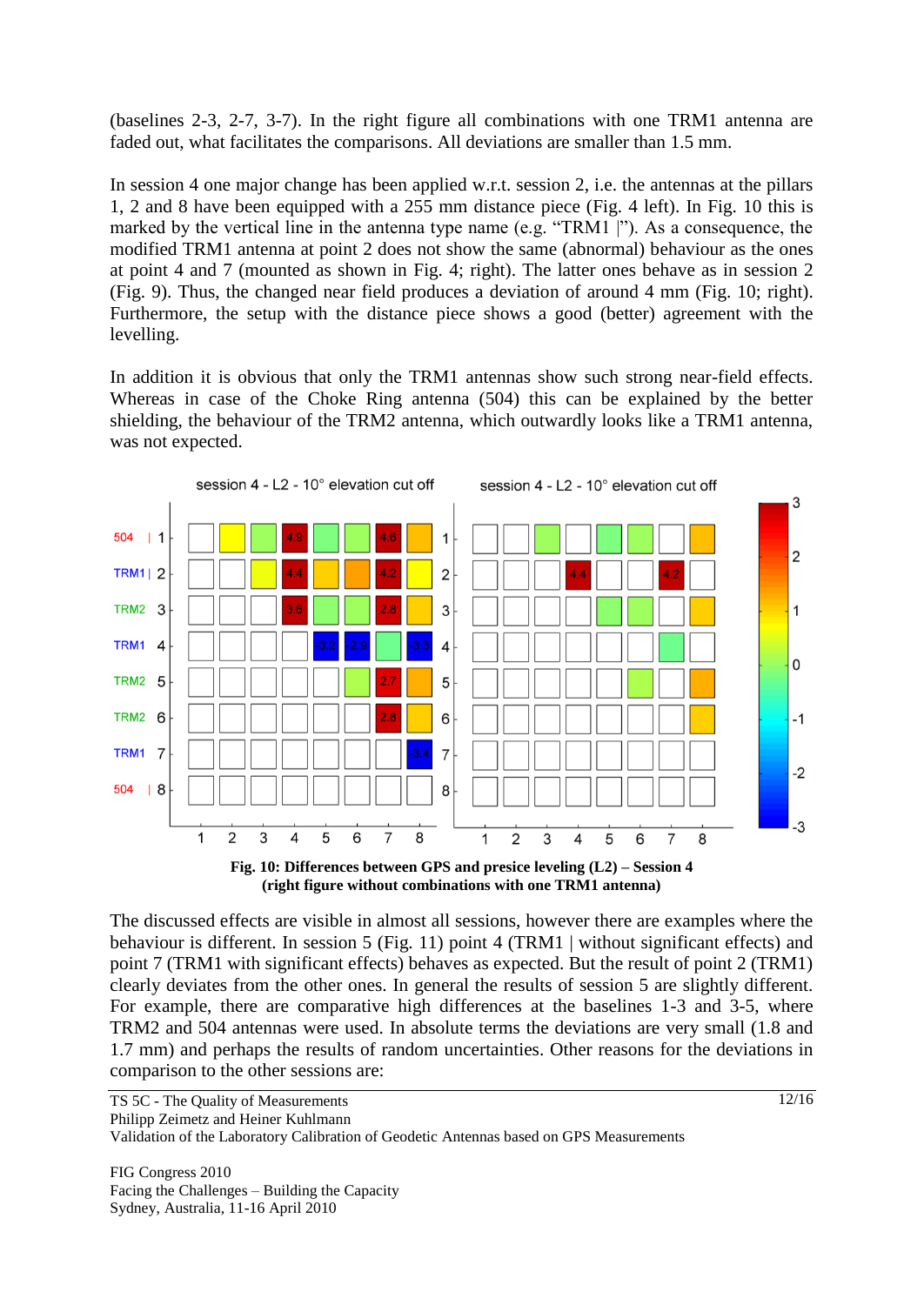- Rainfall during the session

- Observation time (session 5 was the shortest one)

- Changed environments (e.g. changing multipath environment because of rainfall).



<span id="page-12-0"></span>The size of the detected near-field effects becomes clear if the results of all sessions are visualized in one figure [\(Fig. 12\)](#page-12-1). The sorting of the baselines is again random. The baselines where exactly one TRM1 (without distance piece) antenna was used, are displayed in red. If two TRM1 were used, the results are colored in green.



<span id="page-12-1"></span>**Fig. 12: Differences between GPS and presice leveling (L2) with highlighted near-field effects**

FIG Congress 2010 Facing the Challenges – Building the Capacity Sydney, Australia, 11-16 April 2010

13/16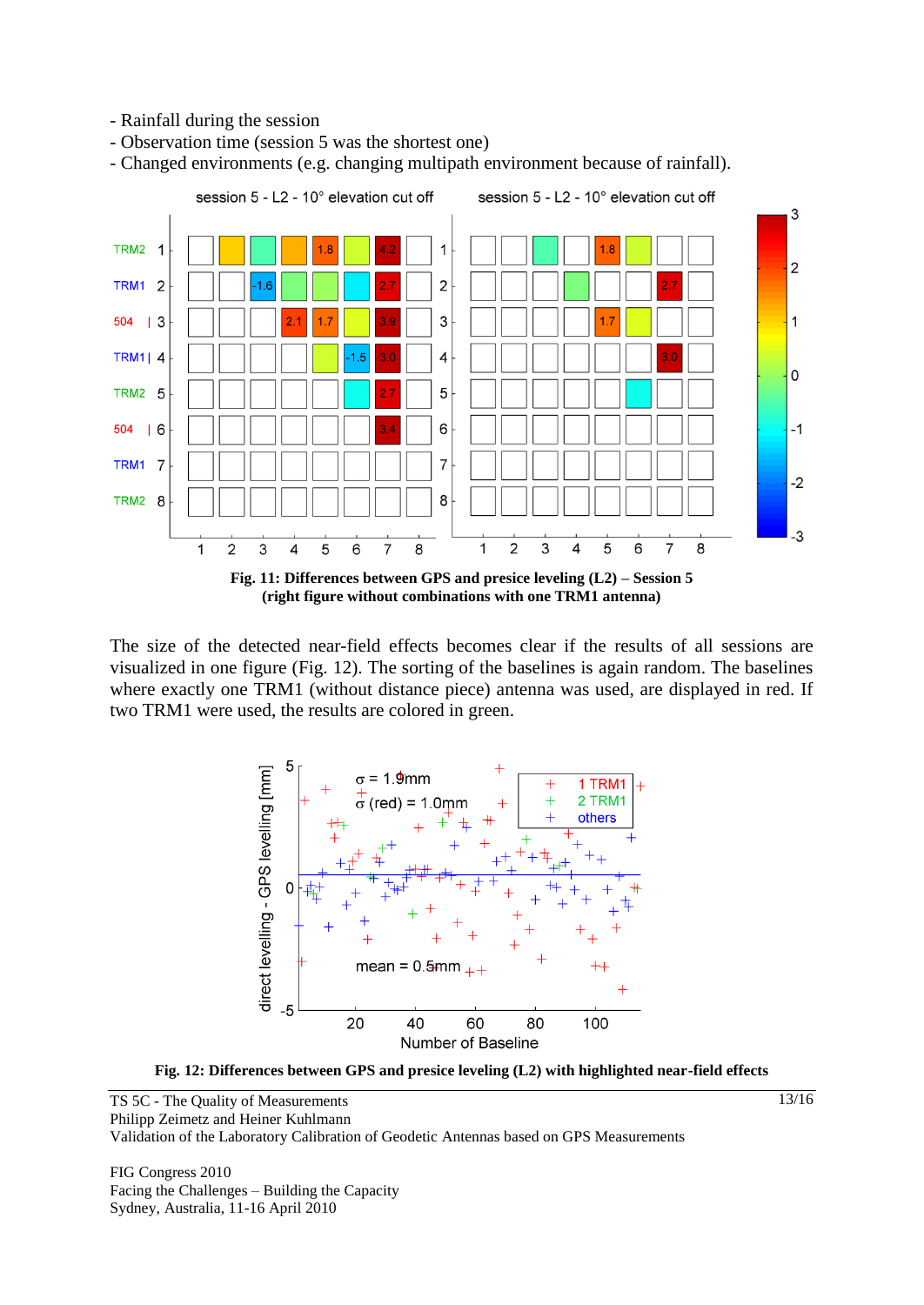The red samples spread around  $+2.5$  mm and  $-2.5$  mm. Altogether, the blue and green ones show a better agreement with the results from the precise levelling. The standard deviation of the reduced sample (blue & green samples; "TRM1 |" setups are included) is  $\sigma_{\text{L2,red}} = 1 \text{ mm}$ and very similar to the L1 solutions. ( $\sigma_{L1}= 0.8$  mm, see [Fig. 5\)](#page-7-0). Of course the L0 results show the same systematics [\(Fig. 13\)](#page-13-0). For the sake of completeness: for the L1 solutions such effects are not visible as expected because of the results displayed in [Fig. 5.](#page-7-0)



<span id="page-13-0"></span>**Fig. 13: Differences between GPS and presice leveling (L0) with highlighted near-field effects**

As presented above, the reason for the great deviations in case of L2 is the effect of the nearfield, when using the antenna-mounting combination displayed in [Fig. 4](#page-5-0) (right). But it is useful to discuss, whether other effects could play a contributory role, too.

**multipath:** Improbably because multipath effects are site-dependent and the here discussed effects are visible for one special antenna-mounting-combination and not only at special pillars.

**antenna calibration**: In case of calibration there are near-field effects as in the case of GPSmeasurements. A separation of the antenna-field and the near-field is not possible as mentioned above. Other systematic effects of the calibration should be similar for all antennas, thus the effects are eliminated in case of relative GPS.

**atmospheric effects and satellite orbit error:** These effects depend on the baseline length, but they are independent from the receiver antenna. The visible effects are independent of the baseline length.

Finally, it has to be noted that in the here presented case a Trimble Zephyr Geodetic antenna reacts on changes in the near-field. This result is only valid for the tested antenna-mounting combination. It is possible that in other environments other antennas react sensitively.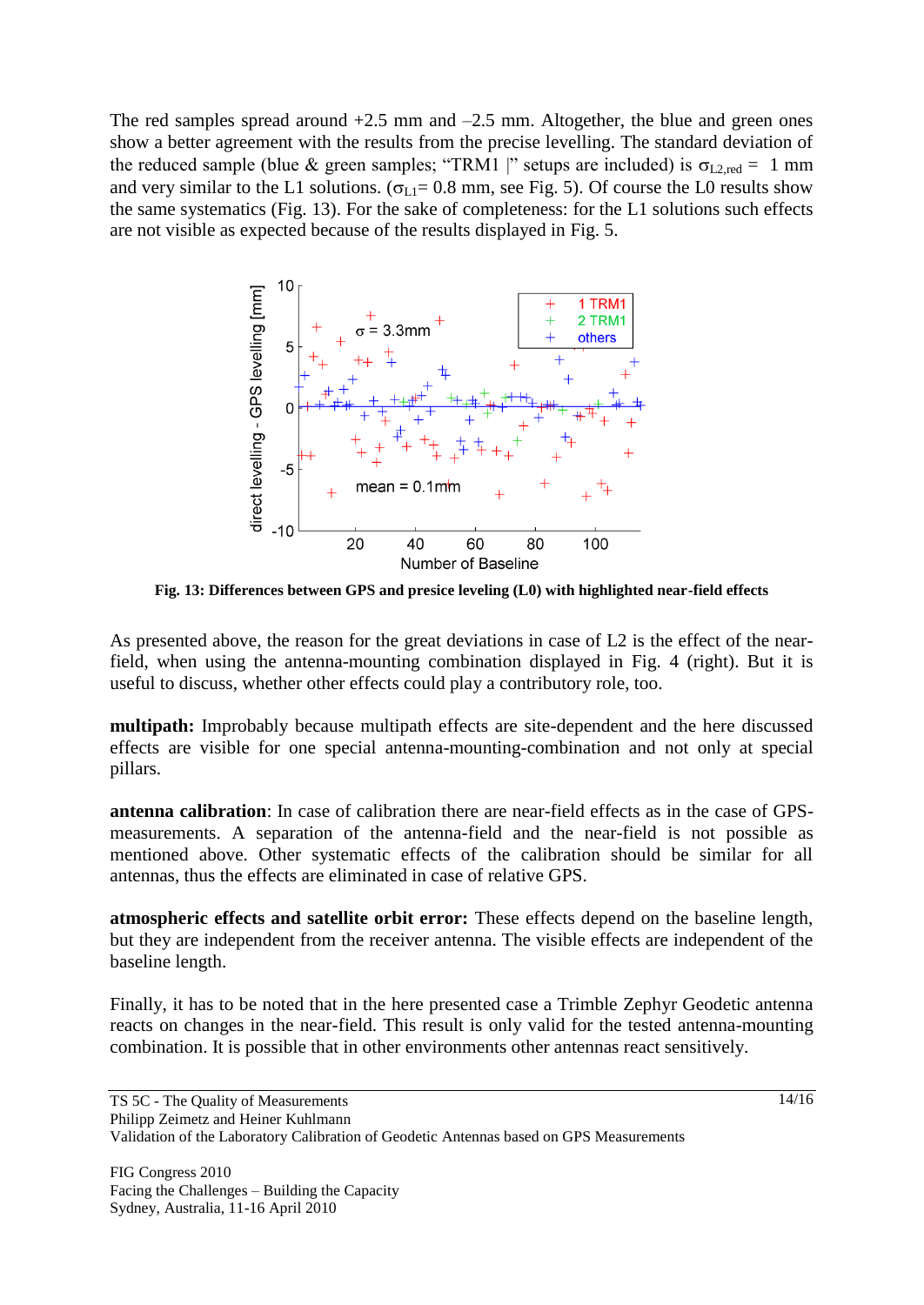#### **6. CONCLUSIONS AND OUTLOOK**

In order to review the validity of the absolute chamber antenna calibration procedure, GPSheight measurements are compared with the results of a precise levelling. Based on these measurements, an accuracy of around  $\sigma_{Height} \approx 1$  mm could be proven ( $\sigma_{L1}=0.8$  mm and  $\sigma_{L2}=1$  mm). But it has to be remarked, that in case of one antenna-mounting-combination larger differences were found. These differences were caused by the near-field of the antenna and not by remaining uncertainties of the calibration.

In cases without such strong near-field effects, the remaining uncertainty budget is composed mainly of multipath, near-field and tropospheric effects, the remaining uncertainties of the antenna calibration and of the precise levelling. As shown above, it is of secondary importance to obtain the exact amount of the calibration, as long as the near-field problem is not solved. Within the limits of the determined accuracy, the calibration is valid for at least the three tested antenna types.

The general benefit of the antenna calibration in absolute terms has not been discussed in this paper. This has been done in earlier works on this topic (*e.g. Menge 1998*). More interesting is how good the agreement between the currently available calibration procedures is. As for each of the calibration procedures e.g. the mountings of the antennas and so the near-field effects are not equal, differences should become visible if the results of different calibration procedures will be mixed. It is interesting whether it is possible to mix the procedures without a reduction of accuracy. This should be answered by further investigations. The existing data set is well suitable for this task. In a first step, all 9 antennas have to be calibrated with alternative procedures (if possible with relative and absolute field procedure). Hopefully, the analyses with mixed calibrations leads to some new findings about the calibration accuracy and the near-field problem.

### **REFERENCES**

Bilich, A., Larson, K. M., 2007, "Mapping the GPS multipath environment using the signalto-noise ration (SNR), Radio Science, Vol. 42, No. 2, CI: RS6003.

- Flury, J., Gerlach, C., Hirt, C., Schirmer, U, 2009, "Heights in the Bavarian Alps: mutual validation of GPS, levelling, gravimetric and astrogeodetic quasigeoids", Geodetic Reference Frames, IAG Symposia, Vol. 134, pp. 303-308, Munich.
- Geiger, A., 1988, "Einfluss und Bestimmung der Variabilität des Phasenzentrums von GPS-Antennen", Mitteilungen des IGP der ETH-Zürich, No. 43, Zurich, Institut für Geodäsie und Photogrammetrie an der ETH-Zürich.
- Kraus, J.D., Marhefka, R.J., 2003, "Antennas: for all Applications", third edition, McGraw-Hill.
- Menge, F., 1998, "Zur Kalibrierung der Phasenzentrumsvariationen von GPS-Antennen für die hochpräzise Positionsbestimmung", Wiss. Arb. d. Fachr. Verm., 247, University of Hanover.
- Santerre, R., 1991, "Impact of GPS Satellite Sky Distribution", manuscripta geodaetica, Vol. 16, pp. 28-53.

Philipp Zeimetz and Heiner Kuhlmann

Validation of the Laboratory Calibration of Geodetic Antennas based on GPS Measurements